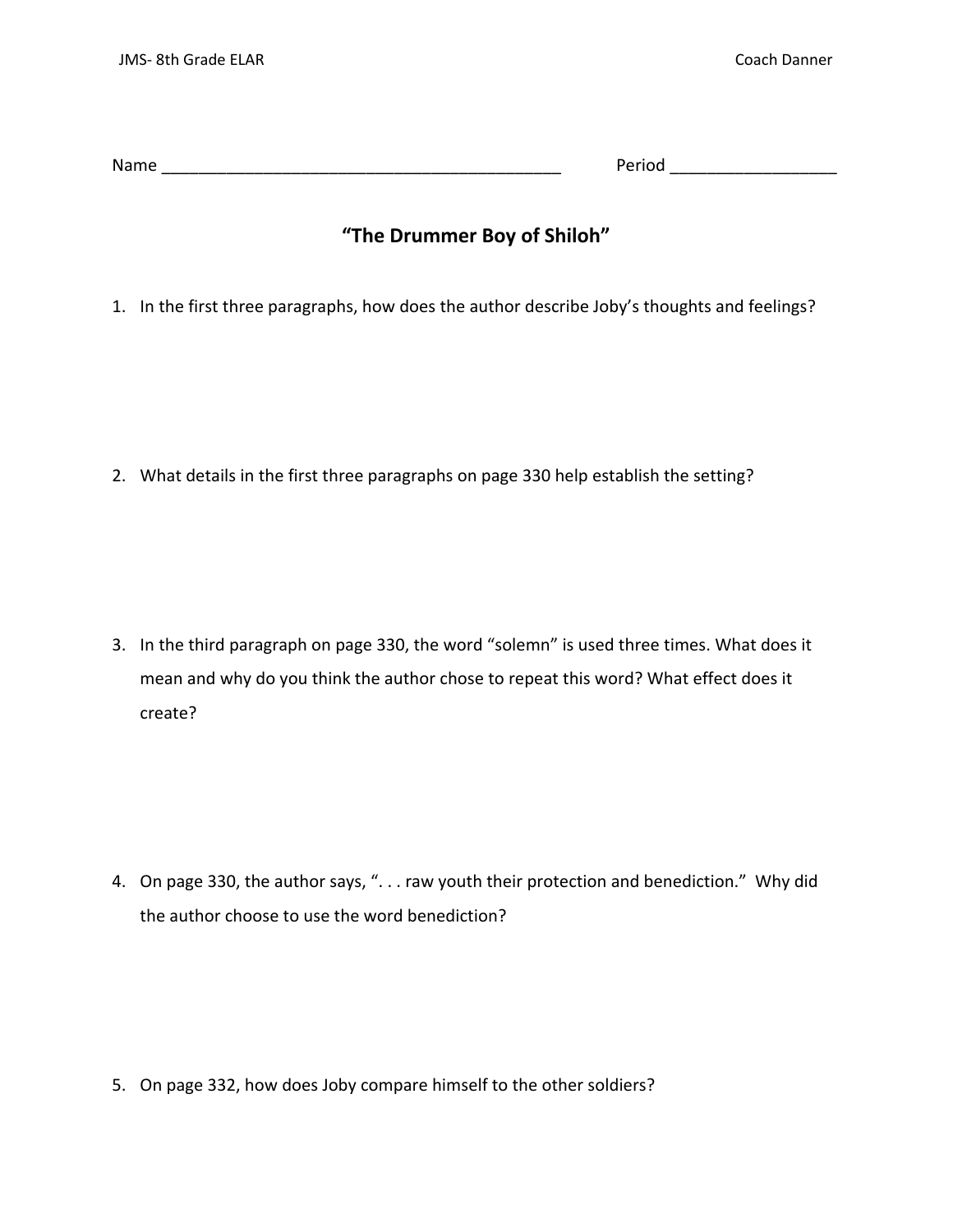6. Using evidence from page 332‐3, describe the feelings that Joby has about the upcoming battle.

7. How does Joby view the other soldiers?

8. On page 333, Joby states, "Nothing was as it once was." What does this statement tell us about Joby's state of mind? Support your answer with evidence from the text.

9. What is the author trying to portray with this quote on page 333: "If he lay very still, when the dawn came up and the soldiers put on their bravery with their caps, perhaps they might go away, the war with them, and not notice him lying small here, no more than a toy himself."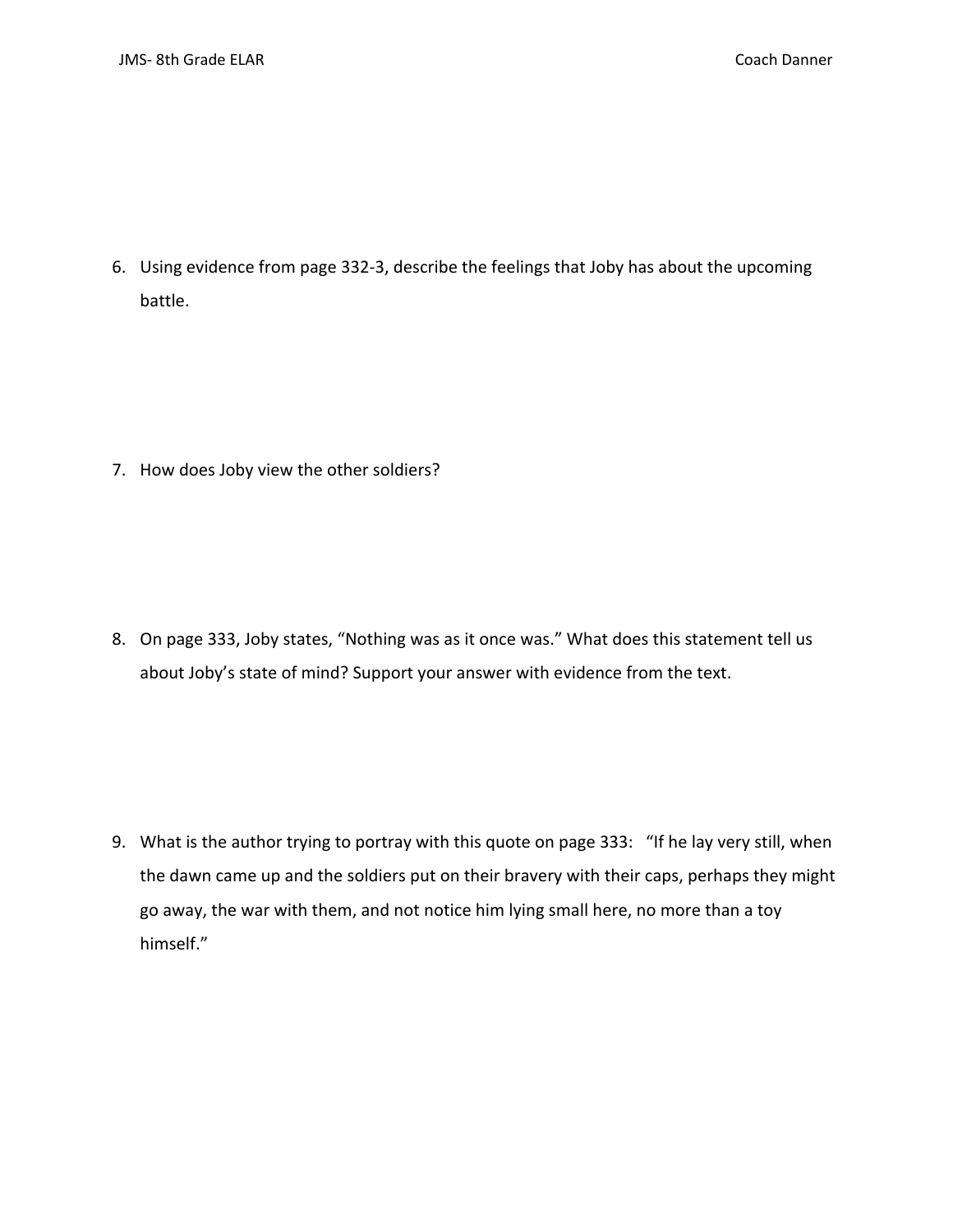- 10. On pages 333, the general discovers that the crying soldier is Joby, the drummer boy. How does the general's presence and conversation comfort Joby?
- 11. On page 333, the general says, "Fool question . . . Do you shave yet, boy? Even more of a fool. There's your cheek, fell right off the tree overhead." What is the general saying about the boy in this quote?

12. On page 333, the general admits that he cried the night before. How does this affect Joby? What is the general afraid of?

13. On page 334, the general states, "When you got a bunch of wild horses on a loose rein somewhere, somehow you got to bring order, rein them in." Why would he tell this to Joby?

14. Why does the general say that the drummer boy is the "heart of the army"? Provide evidence from the text to support your answer.